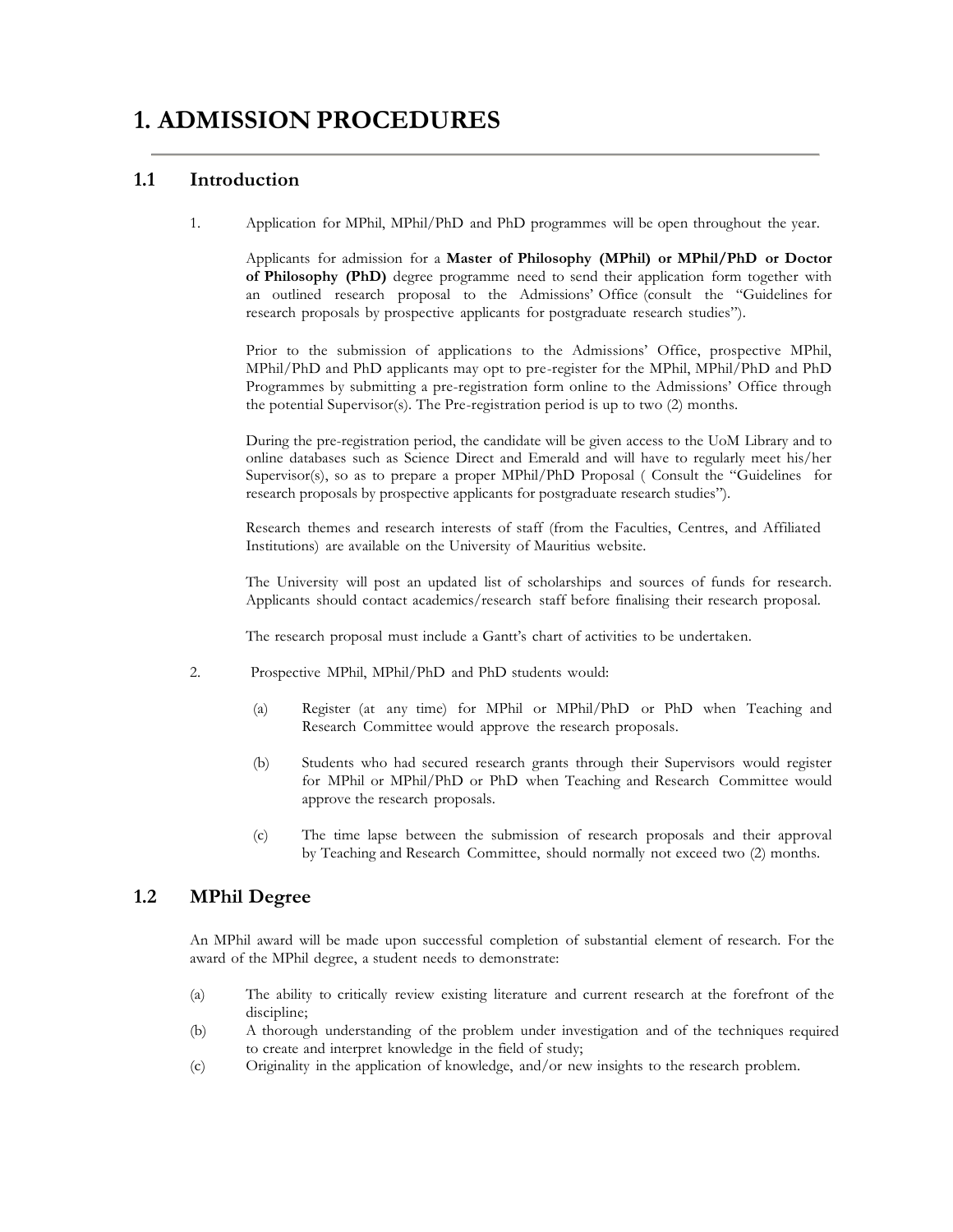# **1.3 PhD Degree**

For the award of the PhD degree, a student needs to demonstrate:

- (a) A thorough understanding of the field of study and of applicable techniques for research and advanced academic enquiry;
- (b) The ability to conceptualise, design and implement a research project for the generation of new knowledge and understanding at the forefront of the discipline;
- (c) The ability to create and interpret new knowledge through original research.
- (d) A student is expected to publish at least **one** Research Paper in an internationally peer-reviewed Journal prior to the final submission of their Thesis for examination.

# **1.4 Pre-Registration and Application to MPhil, MPhil/PhD and PhD Programmes**

#### **1.4.1 Factors to be considered for pre-registration**

The University will consider the qualifications and suitability of the applicant whilst processing the request for pre-registration.

#### **1.4.2 Factors to be considered for application**

The University will consider the following factors whilst processing the application for a research programme:

- (a) Qualifications and suitability of the applicant
- (b) Appropriateness of the research proposal
	- (i) Originality/innovativeness
	- (ii) Clear Statement of the problem to be addressed
	- (iii) Review of the state of the art
	- (iv) Well defined objectives and plan of work
	- (v) Methodology
- (c) Availability of resources and facilities (supervisory, funding (where and if relevant) and others);

(d) The feasibility of the project in the proposed timeframe.

### **1.5 SelectionCriteria**

#### **1. Entry Requirements**

#### **(a) Admission to MPhil Programmes**

An MPhil student should possess at least a Second Class Honours degree in the relevant field or equivalent;

#### **(b) Admission to MPhil/PhD Programmes**

An MPhil/PhD student should possess at least a Second Class Honours degree in the relevant field or equivalent; and

#### **(c) Admission to PhD Programmes**

There are two (2) categories of candidates for admission:

- Students who are already registered for an MPhil programme at the University of Mauritius may request an upgrade.
- (ii) Students may already have an MPhil research degree or equivalent in the relevant field.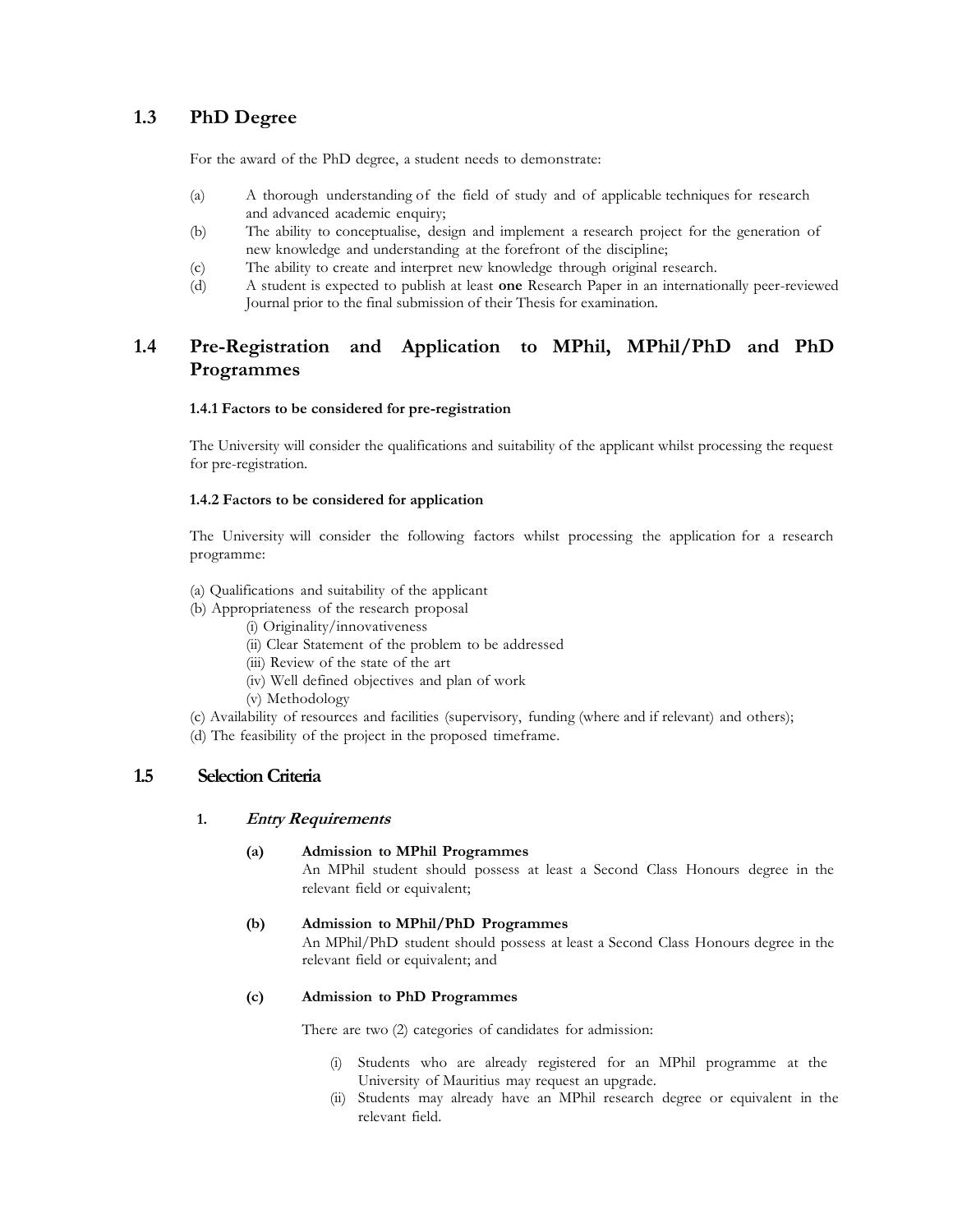- **2. References**: Candidates will have to provide two academic references along with their application forms. All referees must fill in RDRF form.
- **3. Language Proficiency for International Students:** Candidates may be asked to provide evidence of language proficiency in English or French or another language, as applicable.

## **1.6 Processing of Applications**

The processing of application for MPhil, MPhil/PhD and PhD programmes is outlined in a flowchart (see Annex 1A).

The Registrar's office will advertise for applications for MPhil, MPhil/PhD and PhD programmes.

All applications must be channelled to the Doctoral School through the University Admissions' Office.

# **1.7 Pre-registration / Registration Period**

#### **1.7.1 Pre-registration Period**

On receipt of the recommendation from the Doctoral School, the Registrar will send the applicant a formal letter of Pre-registration within one (1) week of receipt of the recommendation.

The student should pre-register within two (2) weeks upon receipt of the letter from the Registrar. Should a student be unable to pre-register by such a date, he/she should notify the Registrar accordingly, giving reasons for postponement of pre-registration. No request for postponement exceeding one (1) month will normally be considered.

#### **1.7.2 Registration Period**

On receipt of the approval from Teaching and Research Committee, Doctoral School will inform the Registrar who will send the applicant a formal letter of acceptance for registration (either full or conditional), giving relevant details such as name of degree, subject area, name of supervisor(s), minimum research period and date of commencement.

The student should register within 3 weeks upon receipt of the letter from the Registrar. Should a student be unable to register by such a date, he/she should notify the Registrar accordingly, giving reasons for postponement of registration. No request for postponement exceeding six months will normally be considered.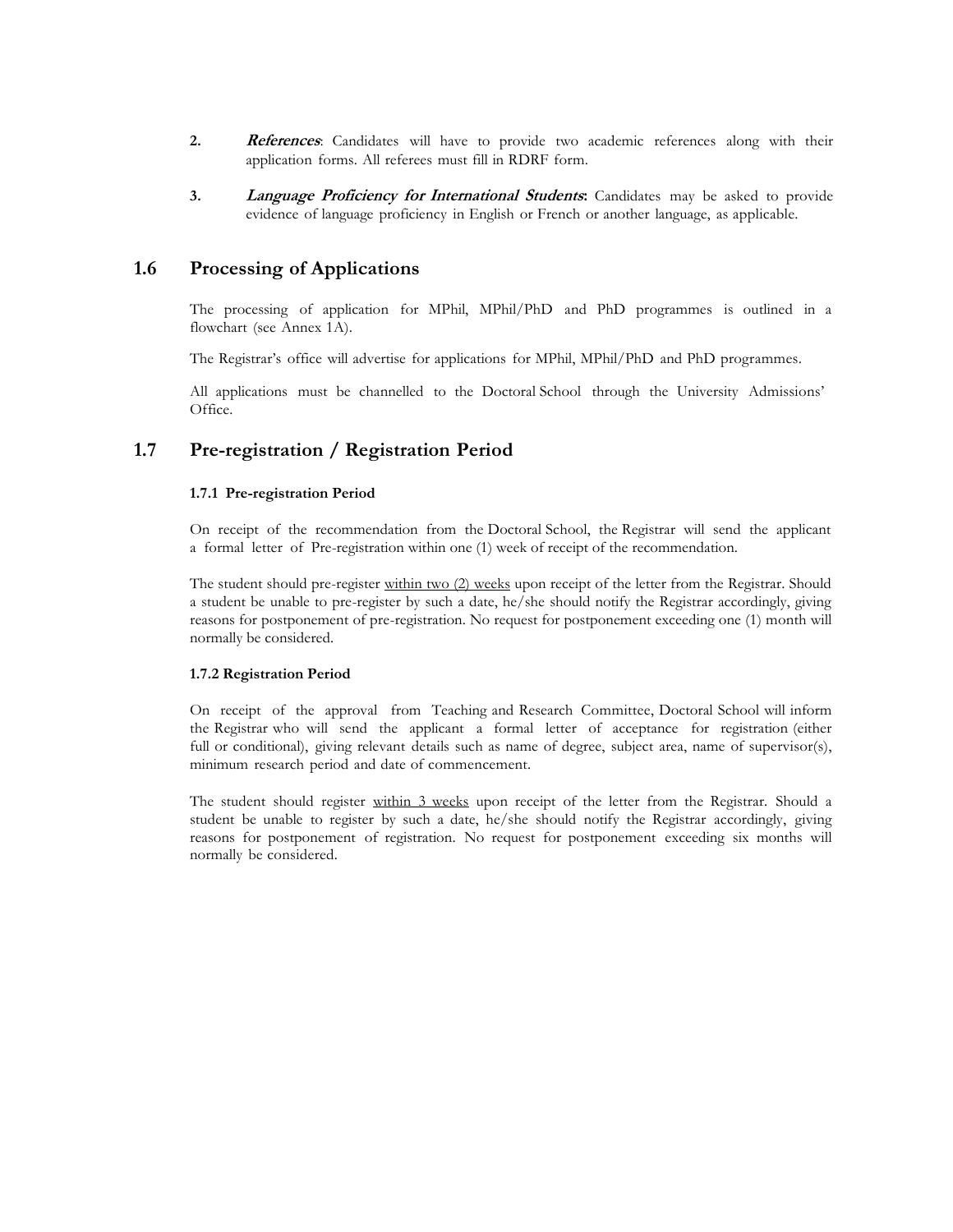# **ANNEX 1A-Processing of MPhil, MPhil/PhD & PhD Applications**



# *The Office of the FD forwards a reply regarding the funding within one week of receipt of the request from the DS*

\* *Applicant presents his/her research proposal in front of HDC members (if necessary)*

*AM/HCSR/28/09/17*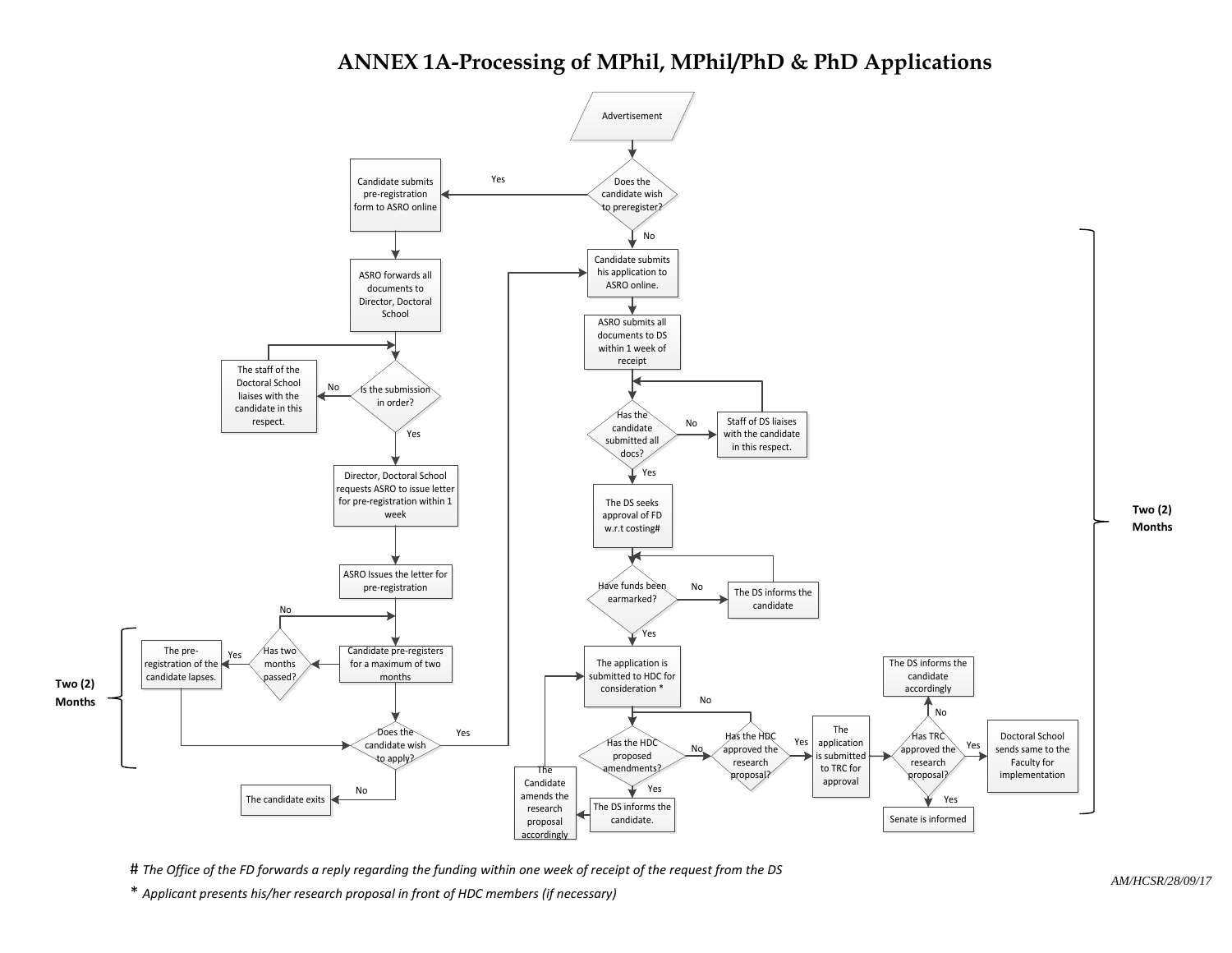#### **1.7.3 Duration**

Registered students must complete their MPhil or MPhil/PhD or PhD studies as per the relevant Table below (see Tables 1.1, 1.2 and 1.3).

#### **Table 1.1: Registration for MPhil**

|           | Minimum    | Maximum    |
|-----------|------------|------------|
| Full-Time | <b>Vrs</b> | <b>Vrs</b> |
| Part-Time | <b>vrs</b> | <b>Vrs</b> |

#### **Table 1.2: Registration forMPhil/PhD\***

|           | Submission of                                         | Minimum            | Maximum |
|-----------|-------------------------------------------------------|--------------------|---------|
|           | MPhil Transfer Report                                 |                    |         |
| Full-Time | $*1 - 2\frac{1}{2}$ vears                             | 3 yrs              | 5 yrs   |
| Part-Time | $*1\frac{1}{2}$ - 3 <sup>1</sup> / <sub>2</sub> years | $3\frac{1}{2}$ vrs | vrs     |

*\*In exceptional cases where a student has exceeded the maximum time-frame in submitting the MPhil Transfer Report, he/she will be granted 2 years* **(full-time)** *and 3 years* **(part-time)** *respectively as from Teaching and Research Committee's date of approval of its upgrade.*

#### **Table 1.3: Registration for PhD**

|           | Minimum | Maximum |
|-----------|---------|---------|
| Full Time |         |         |
| Part Time |         |         |

A student can submit exceptionally his/her MPhil Transfer Report / MPhil and PhD thesis up to six months before the prescribed deadline upon the approval of Supervisor(s). In case the latter does not give its approval, the student can make an appeal to FRC/CILLRC.

#### **1.7.4 Transfer Report Processing Time**

The period between submission of an MPhil Transfer Report Teaching and Research Committee's approval of the upgrading to PhD will be counted as part of the study period.

Normal fees will be claimed from the student as s/he is supposed to carry on with the work even after submission of the MPhil Transfer Report; there is another provision for 'Interruption of Studies' as per Section 1.7.4 of the existing regulations.

#### **1.7.5 Extension**

- (i) A student may be granted on valid grounds an extension to submit the MPhil Transfer Report/ MPhil and PhD thesis beyond the due completion date of the programme – but not exceeding one year;
- (ii) A monthly fee (pro-rata) will normally be payable for any extension that is granted by the University beyond the due completion date of the programme;
- (iii) The student needs to make a formal request to the Dean of Faculty/Director of Centre; the request for an extension of 3 months will be dealt at the level of FRC/CILLRC and Faculty Board/CILL Board. An extension exceeding 3 months must be approved by Teaching and Research Committee and Senate informed;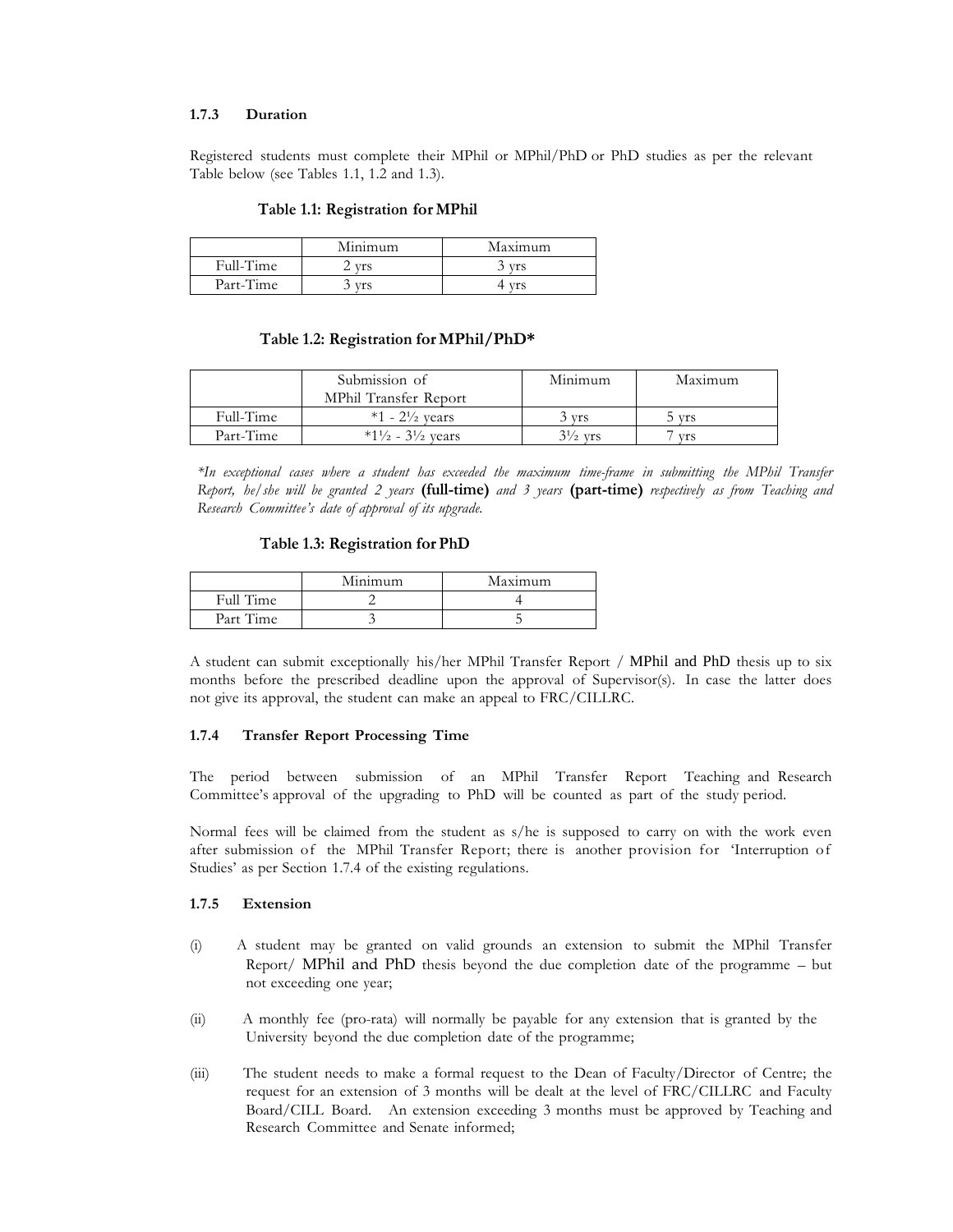(iv) **In exceptional circumstances only**, further periods of extension of the thesis submission (not MPhil Transfer Report) deadline may be sought.

#### **1.7.6 Interruption of Studies**

Students who find it necessary to interrupt their studies (e.g. due to illness) may apply for an interruption of the period of registration.

The interruption of studies must be approved by the Teaching and Research Committee. The student needs to make a formal request to the Dean of Faculty/Director of Centre. *If approved, the period for an interruption of studies will not be included as part of the study period.*

A maximum of one year will be allowed towards interruption, irrespective of whether the student is registered on a full time or part time basis.

Period of interruption exceeding one year will be counted within the MPhil, MPhil/PhD and PhD study period.

### **1.8 Changes in the Mode of Study**

During the period of study, a student may wish to transfer his/her registration from a full-time to a part-time mode of study or vice versa. The student needs to make a formal request to the Dean of Faculty/Director of Centre before approval is sought from the Faculty Board/CILL Board and the Teaching and Research Committee.

The following formulae apply for the shift from full-time to part-time or vice versa:

| MPhil:<br>(a) | x years $F/T = 4/3$ x years $P/T$ |  |  |
|---------------|-----------------------------------|--|--|
|---------------|-----------------------------------|--|--|

- (b) MPhil/PhD: x years  $F/T = 7/5$  x years  $P/T$
- (c) PhD: x years  $F/T = 5/4$  x years  $P/T$

## **1.9 Fees and Other Charges**

*(for Mauritian Nationals & Students from SADC countries and International Students)*

|                                                                             | 2019/2020                                               |  |
|-----------------------------------------------------------------------------|---------------------------------------------------------|--|
| <b>Pre-Registration Fee (Optional)</b><br>(To refer to Flowchart Annex 1 A) | $Rs\,2,000$                                             |  |
| <b>Application Fee</b>                                                      | $Rs 1,100 (one-off)$                                    |  |
| <b>General Fees</b>                                                         | $Rs 21,400$ per annum                                   |  |
| Students' Welfare Fund                                                      | Rs 400 per annum                                        |  |
| Tuition Fees for MPhil,<br>MPhil/PhD and PhD                                | Full-time - Rs $40,000$ per annum                       |  |
| Programmes                                                                  | Part-time - Rs 30,000 per annum                         |  |
| Thesis Fees for Postgraduate<br><b>Research Programmes</b>                  | Upon submission in Final Year:<br>R <sub>s</sub> 17,500 |  |
| <b>Graduation Ceremony Fee</b>                                              | R <sub>s</sub> 1,800                                    |  |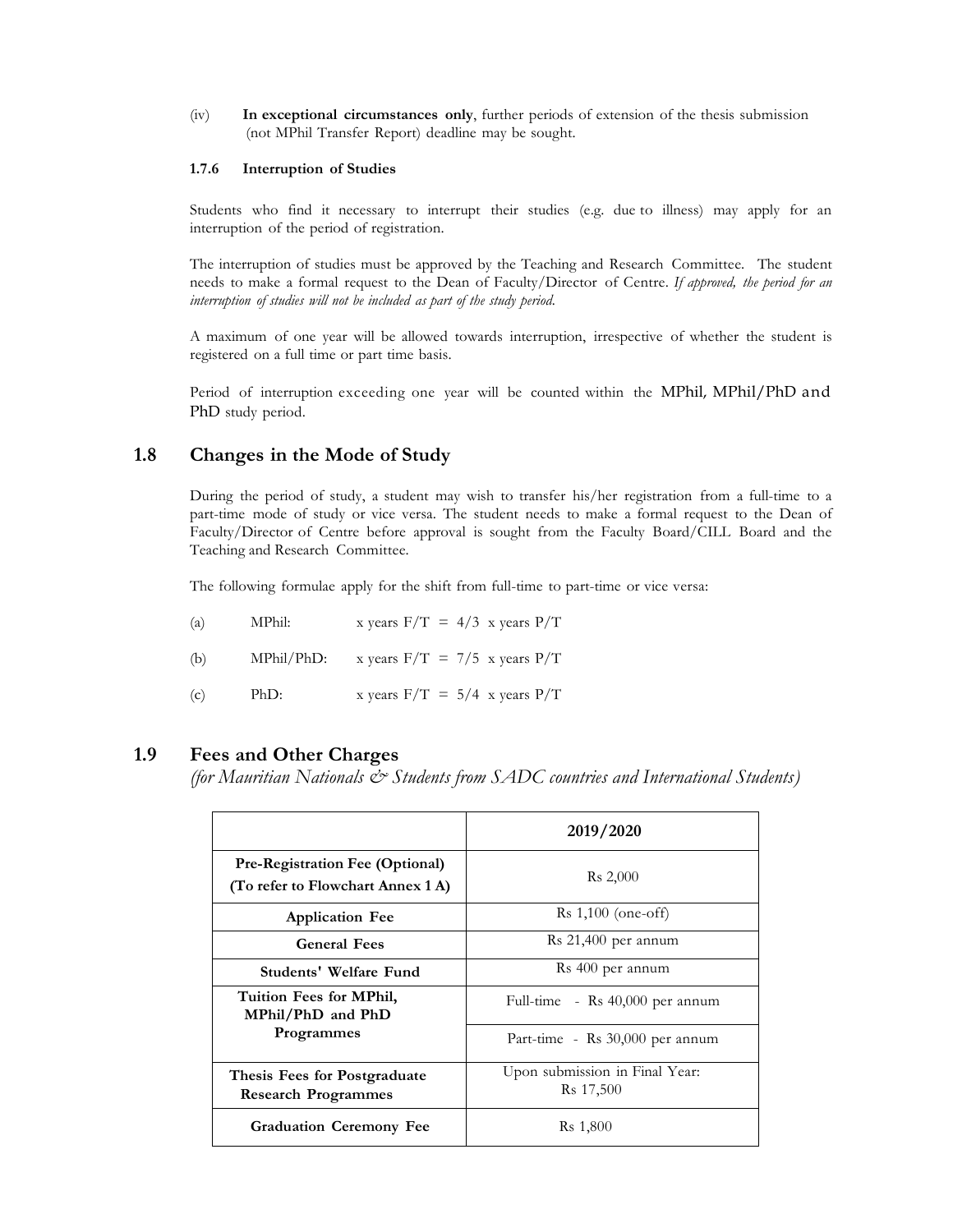- **Tuition Fees for period between the submission of the MPhil/PhD Thesis and Teaching and Research Committee's Approval**
	- *(a) Tuition fees be waived and*
	- *(b) Only General fees and the Students' Welfare Fund on a time-based, pro-rata basis to be paid*
- **The period when the student rewrites and resubmits his/her MPhil/PhD thesis as per recommendation of Examiners**
	- (a) If the recommendations include only typing changes then no additional tuition fees are claimed, only general *fees are charged on a pro-rata basis from the student.*
	- (b) If the recommendations imply further research work then both tuition fees and general fees are claimed on a *pro-rata basis from the student.*
	- (c) The relevant fees be claimed as from the issue of the letter informing the student of the recommendation of the *assessors.*

#### **Extension Fee**

A monthly fee (computed on a pro-rata basis) be charged as per hereunder for any extension granted for the submission of MPhil Transfer Reports or MPhil/PhD theses beyond the due completion date of the programme:

Full-time students: Rs4,000/- per month Part-time students: Rs3,000/- per month

#### **Penalty Fee**

The following scheme with respect to Penalty Fee over and above the Extension Fee will be applied for late submission of MPhil or PhD Theses/MPhil Transfer Reports beyond the extended deadline:

| Delay              | Penalty Fee Per Month (Rs) |
|--------------------|----------------------------|
| First 3 months     | 500                        |
| $3 - 6$ months     | 1,000                      |
| $6 - 9$ months     | 1,500                      |
| 9 months and above | 2,000                      |

#### **Refund of Fees upon Withdrawal for MPhil/PhD Students**

Upon Withdrawal, MPhil/PhD students would be refunded the General and Tuition Fees on a pro-rata basis as per table below depending on the specific case under consideration within three (3) months of the first year registration at the University.

| <b>General and Tuition Fees</b>                                                      |                    |  |
|--------------------------------------------------------------------------------------|--------------------|--|
| <b>Receipt of Request for Refund</b>                                                 | Amount<br>refunded |  |
| Within one month after first year registration                                       | 75%                |  |
| Above one month and up to two (2) months<br>after first year registration            | 50%                |  |
| Above two $(2)$ months and up to three $(3)$<br>months after first year registration | $25\%$             |  |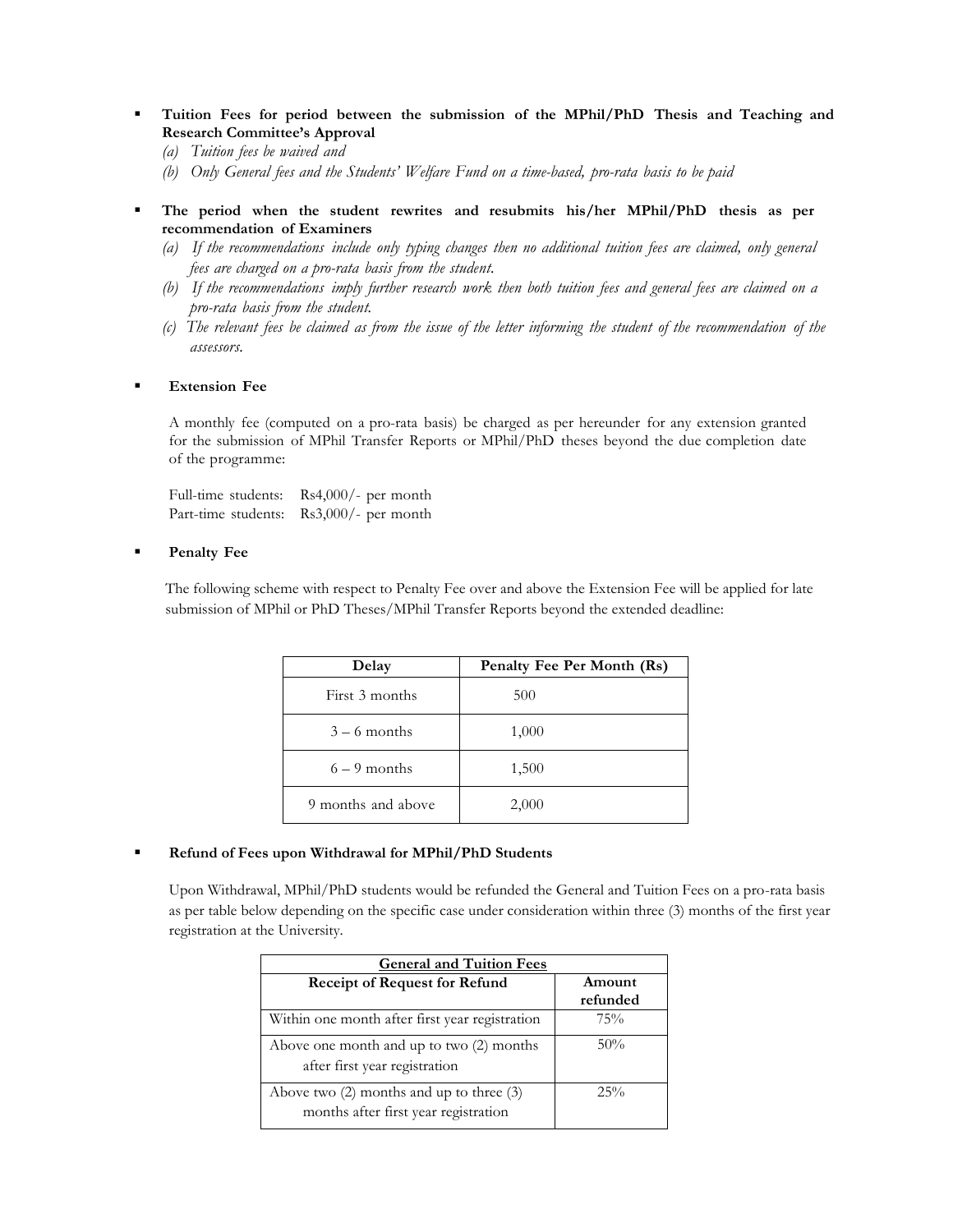| Above three (3) months after first year | $0\%$ |
|-----------------------------------------|-------|
| registration and beyond                 |       |

**Streamlining Mechanism for Waiving or Refund of Fees for MPhil/PhD:**



# **1.10 Composition and Terms and Reference of the Higher Degrees Committee**

#### **Composition:**

The membership of the Higher Degrees Committee will be as follows:

- i. The Director, Doctoral School as Chairperson;
- ii. One (1) Senior Academic with a track record of research from all Faculties recommended by the Dean of Faculty (3-year period);
- iii. an alternate Senior Academic with a track record of research from all Faculties recommended by the Dean of Faculty (3-year period)\*; and
- iv. Co-opted members (in the relevant field as and when required).

#### In Attendance

#### Administrative Manager/Administrative Officer

*\*(Given the time limit to process the applications to read for an MPhil, MPhil/PhD, PhD is two (2) months and the Doctoral School will hold ongoing HDC meetings to process applications as and when received and to avoid disruption due to unavailability of members at times.)*

#### **Terms of Reference (***as approved by 435th (Ordinary) Council***):**

- (i) Management of Research Degree Programmes (MPhil, MPhil/PhD, PhD & Postdoctoral Programmes)**\*\***
- (ii) Researcher Development Framework
- (iii) Postgraduate Research Scholarships Awards and Grants
- (iv) Research Training Activities
- (v) Continuous Professional Development of Supervisors
- (vi) Quality Assurance of Research Postgraduate Programmes